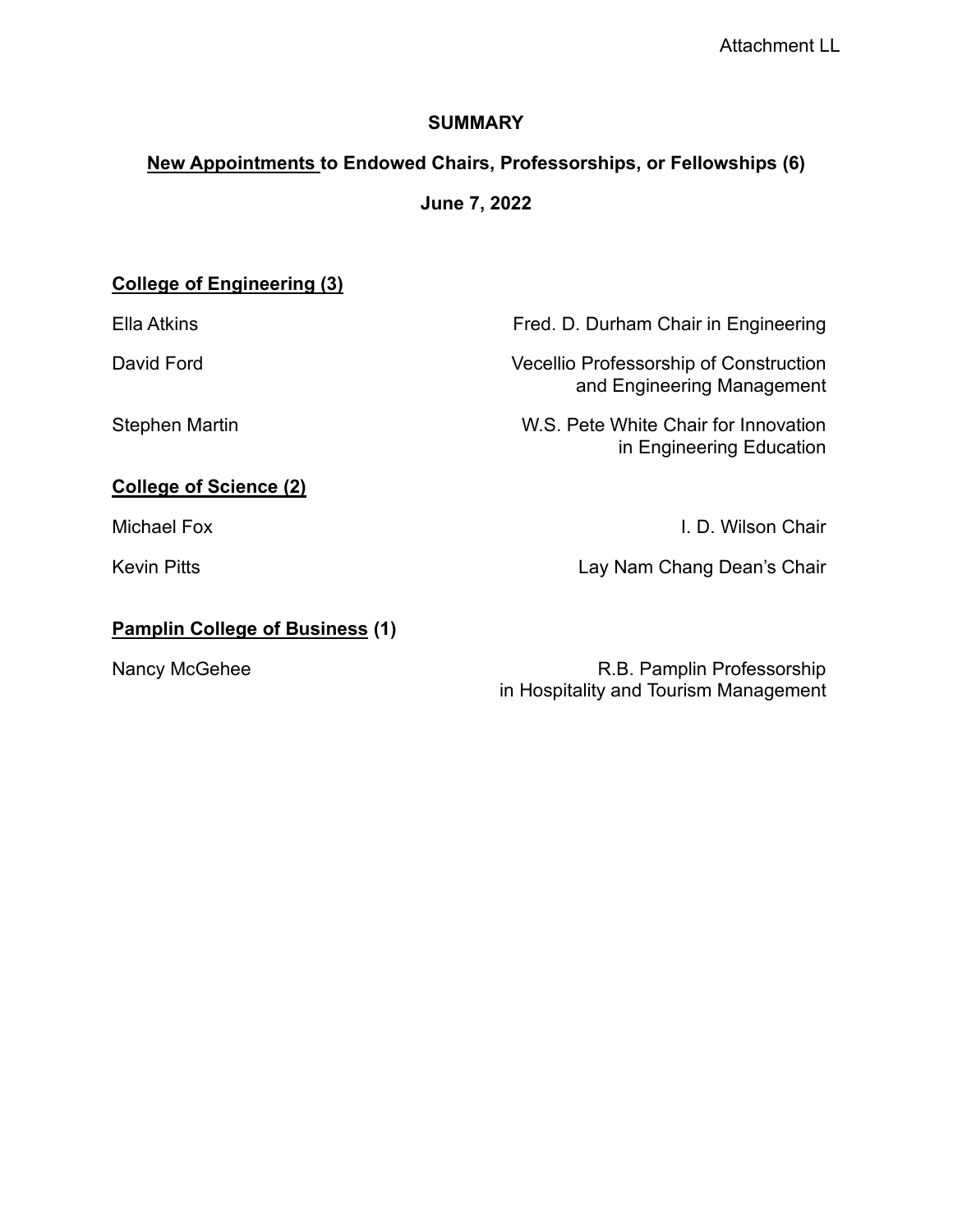#### **ENDOWED PROFESSORSHIP Fred D. Durham Chair in Engineering**

The Fred D. Durham Professorship was established in 1988 through the generous gift of Fred Durham, who received a degree in civil engineering from Virginia Tech in 1921. In 1996, Durham increased his support to provide for the Fred D. Durham Chair in Engineering. In concurrence with recommendations of the Kevin T. Crofton Department of Aerospace and Ocean honorifics committee and the interim department head Dr. Robert A. Canfield, Dean Julia Ross nominates Dr. Ella Atkins for appointment as the Fred D. Durham Chair in Engineering.

Associated with some of the finest institutions in the nation in the past, Dr. Atkins will be joining Virginia Tech as the department head of the Kevin T. Crofton Department of Aerospace and Ocean Engineering after a nationwide search that attracted several internationally renowned applicants. Dr. Atkins was an associate professor from 2006 to 2016 and a full professor from 2016 onwards in one of the highest ranked aerospace departments in the nation, the Department of Aerospace Engineering at the University of Michigan. Before that she was an assistant professor of Aerospace Engineering at the University of Maryland, another well-regarded department. An alumna of the Aerospace Department of the Massachusetts Institute of Technology, she read for her Ph.D. in the Department of Computer Science at the University of Michigan.

Dr. Atkins' research area is aerospace information systems, unmanned aerial vehicles, and robotics. Dr. Atkins is considered to be a pioneer in the area of aerospace information and is the editor in chief of the *American Institute of Aeronautics and Astronautics (AIAA) Journal of Aerospace Systems*. Dr. Atkins received the 2022 AIAA Intelligent Systems Award, a major career-capping award on par with the AIAA Multidisciplinary Design Optimization Award that has been won recently by Drs. Canfield and Kapania and with the AIAA Mechanics and Control of Flight Award that has been recently awarded to Dr. Mark Psiaki, Crofton Chair in Aerospace and Ocean Engineering. Dr. Atkins has served on several influential technical committees. For her contributions to aerospace information systems, she was elected as an AIAA Fellow, a highly prestigious appointment. She has published 85 journal articles, has attracted about \$300K in research funding per year, and has guided 18 Ph.D. students during her career.

### **RECOMMENDATION:**

That Dr. Ella Atkins be awarded the Fred D. Durham Chair in Engineering for a five-year renewable term, effective August 1, 2022, with annual operating funds as provided by the endowment and the eminent scholar match, if available.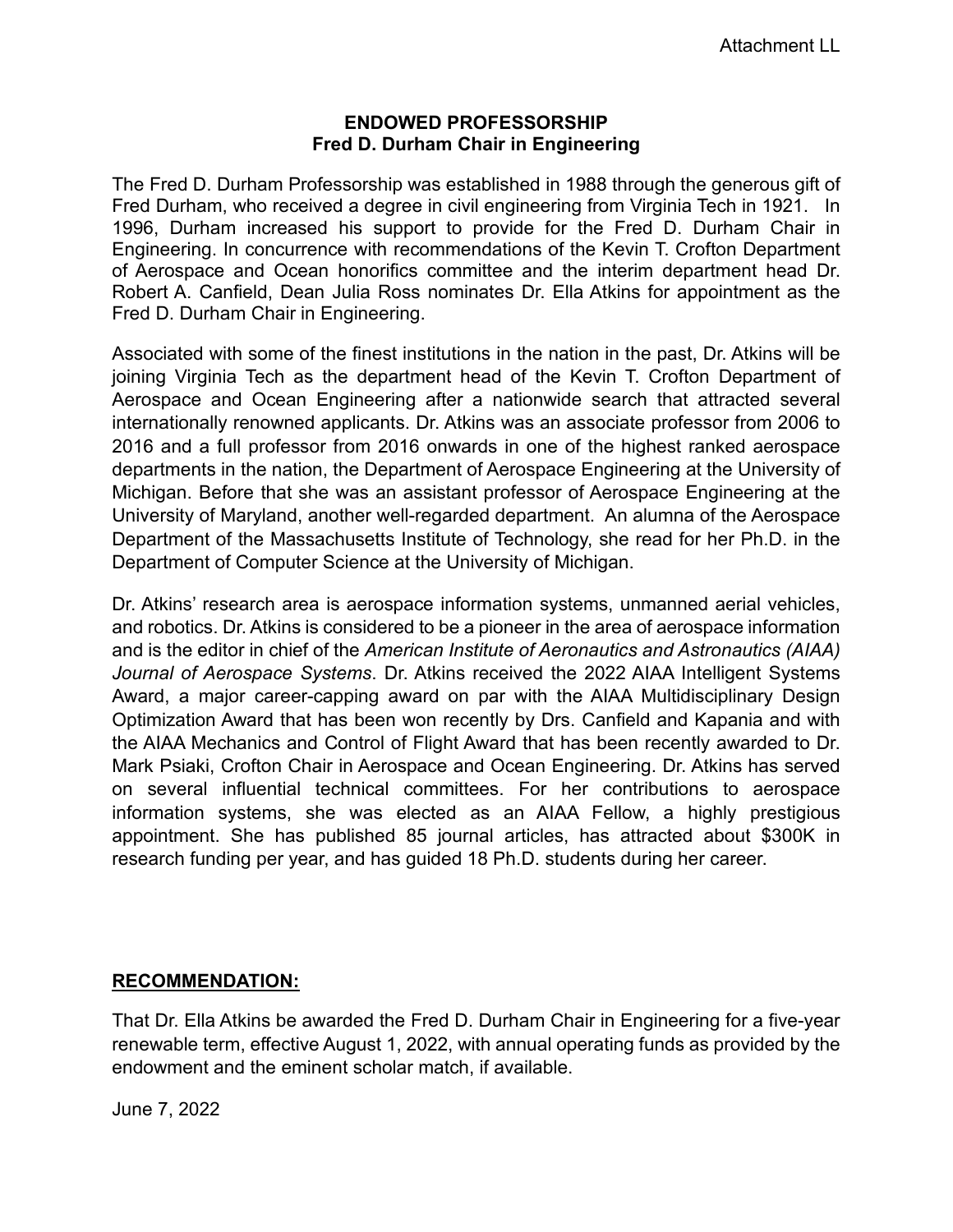# **ENDOWED PROFESSORSHIP Vecellio Professorship of Construction Engineering and Management**

The Vecellio Professorship in Construction Engineering and Management was established in 2000 from a gift by the Vecellio Family Foundation and individual members of the Vecellio family to enhance education and research in the Charles E. Via, Jr. Department of Civil and Environmental Engineering (CEE). Dean Julia Ross has nominated Dr. David N. Ford to hold the Vecellio Professorship in Construction Engineering and Management in the CEE. The nomination is likewise recommended by the CEE department head, Dr. Mark A. Widdowson, and the CEE Honorifics Committee.

Dr. Ford is a distinguished scholar who is internationally recognized in the field of system dynamics with application to construction engineering and management of the built environment. He has made outstanding contributions to his discipline of civil engineering and introduced innovative methods from the field of system dynamics through research.

Dr. Ford is widely published with over 100 refereed papers to his credit. His papers are published in some of the most highly respected journals in his field of expertise. His scholarship has received over 5,000 citations. Over his academic career, Dr. Ford has obtained over \$6.6M in competitive external research awards.

Known as an enthusiastic teacher, Dr. Ford effectively integrates his research and applications of system dynamics into both undergraduate and graduate civil engineering classes. He is an instructor in the *System Dynamics Society* Summer School, which he co-developed in 2017. Dr. Ford has advised over 100 graduate students to degree completion at the M.S. and Ph.D. levels.

Dr. Ford has an impressive record of professional and university service. He is the associate editor for *Systems Dynamics Review*, a position that he has held since 2017. Dr. Ford served as president of the *System Dynamics Society* in 2012. Dr. Ford was a fellow in the Institute for Science Technology and Public Policy in the George H. W. Bush School of Government and Public Service at Texas A&M University from 2008 until 2015.

# **RECOMMENDATION:**

That Dr. David N. Ford be appointed to the Vecellio Professorship in Construction Engineering and Management for a renewable period of five years, effective on August 10, 2022, with an operating budget as provided by the endowment and the eminent scholar match, if available.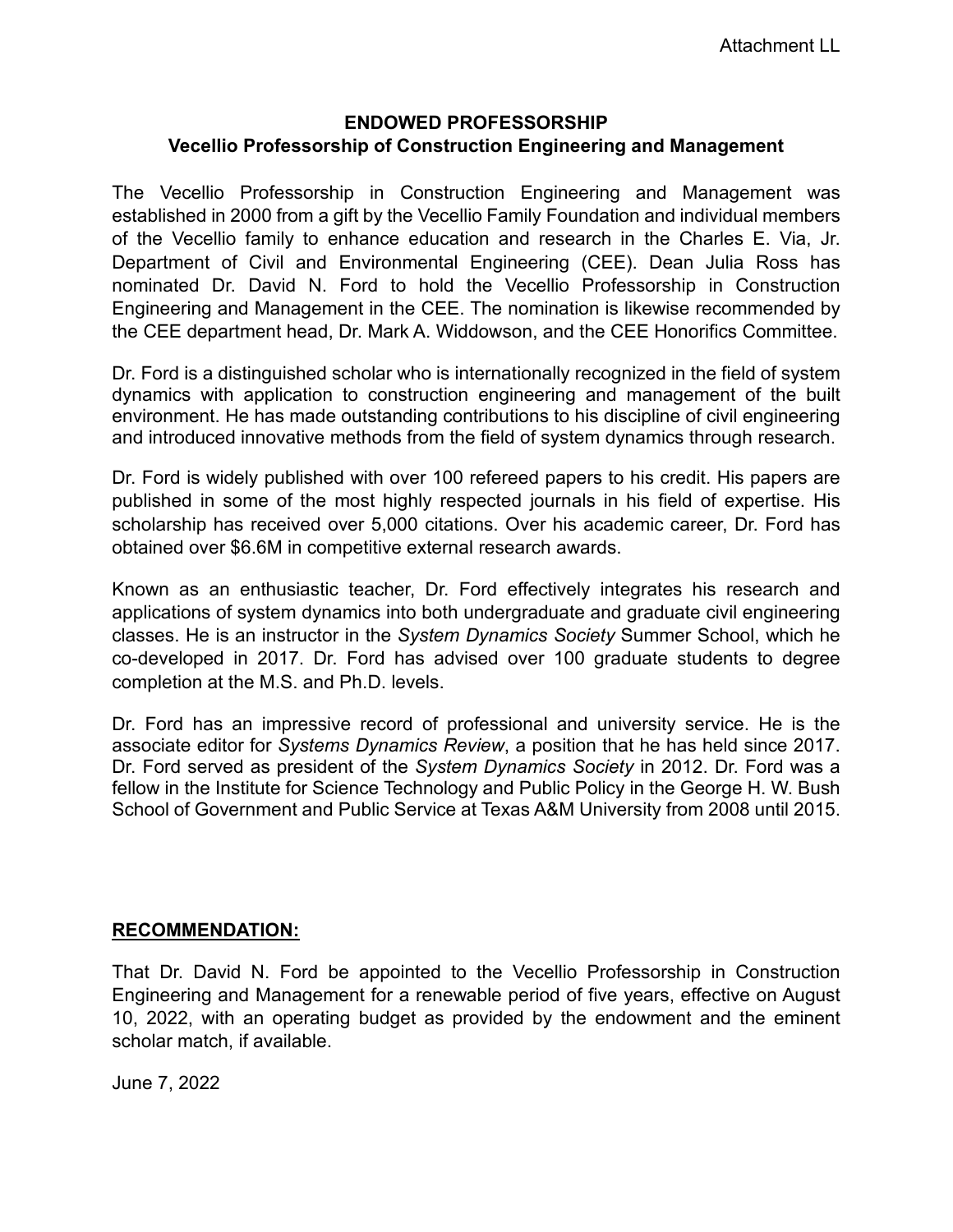### **ENDOWED PROFESSORSHIP W. S. "Pete" White Chair for Innovation in Engineering Education**

The W. S. "Pete" White Chair for Innovation in Engineering Education was established by the generous gift of \$500,000 by American Electric Power. The creation of this chair, in honor of Pete White (EE '48), enables Virginia Tech to generate new interest in the teaching of engineering and in improving the learning process. It is unique in its flexibility—the chair is rotated biennially to a new recipient. Dean Julia Ross has nominated Dr. Stephen Martin as the W. S. "Pete" White Chair, based on the recommendations of the College of Engineering's Honorifics Committee.

Dr. Martin came to Virginia Tech as an assistant professor in 2006 and was tenured as an associate professor in 2012.His service to the College of Engineering has been recognized with the Dean's Award for Excellence in Service in 2016 and the Dean's Award for Excellence in Teaching in 2012.

Dr. Martin has been voted Best Chemical Engineering Professor no less than three times, in 2015, 2017, and during the pandemic year of 2021, and he has contributed to new programs and course development in both hybrid, online, and international educational opportunities in his department.

Dr. Martin initiated an exchange program with the Ruhr University in Bochum, Germany, a program that over the last decade has sent the second largest group of engineering students overseas, and the largest group of any department; only the rising sophomore abroad program, which serves the general engineering population, is larger. This program has broken out of the predominant trend in which fewer than five percent of students typically gain international learning experiences during their studies.

While all faculty went to great lengths to ensure quality instruction during the pandemic, Dr. Martin epitomized the spirit of innovation in developing and delivering an online version of the Unit Operations laboratory, making it possible for 60 students to complete this major requirement on time despite the disruptions of the pandemic, what former department head Dr. David Cox called "the single most impressive feat of teaching [he had] seen in [his] 35 years at Virginia Tech".

While students in general reported struggling with hybrid and online learning in Fall 2020, Dr. Martin's students in the flipped classroom he developed for the large entry-level course Mass and Energy Balances expressed an extraordinarily positive experience due to his accessibility, support, and exceptional scaffolding of in-class learning with asynchronous materials. Dr. Martin's course also incorporated global competency modules in the course, designed to spur students' critical thinking on the contexts and ethical implications of chemical engineering work at a time when no students were able to travel.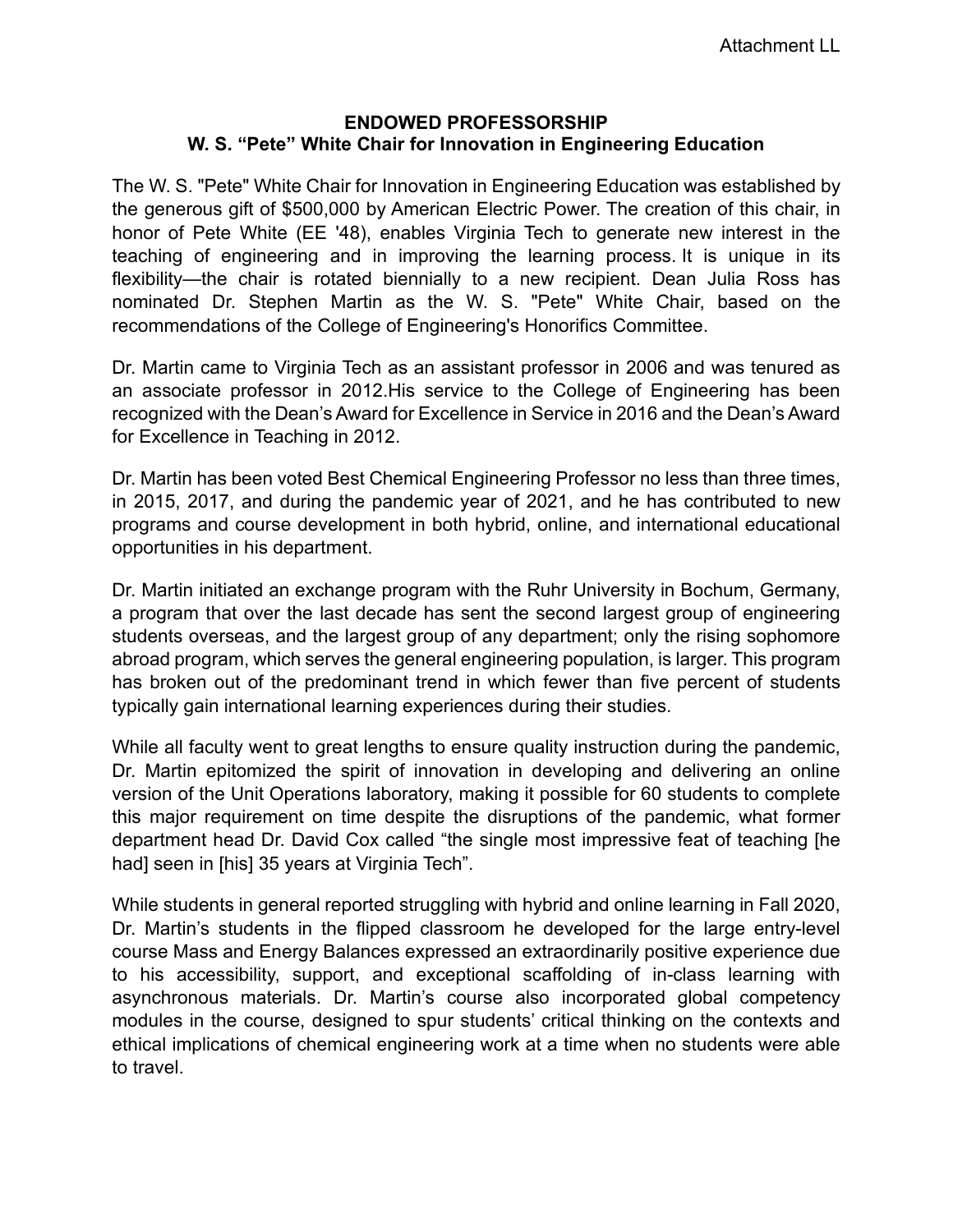These teaching innovations in 2020 and 2021 stand out as bright spots of adaptation during the adversity of the pandemic, but also are models for hybrid teaching, flipped classroom design, virtual and online laboratory learning, and incorporating global competency into technical courses.

### **RECOMMENDATION:**

That Dr. Stephen Martin be appointed to the W. S. "Pete" White Chair for Innovation in Engineering Education effective for a period of two years beginning August 10, 2022, with a salary supplement and annual operating budget as provided by the endowment, and the eminent scholar match, if available.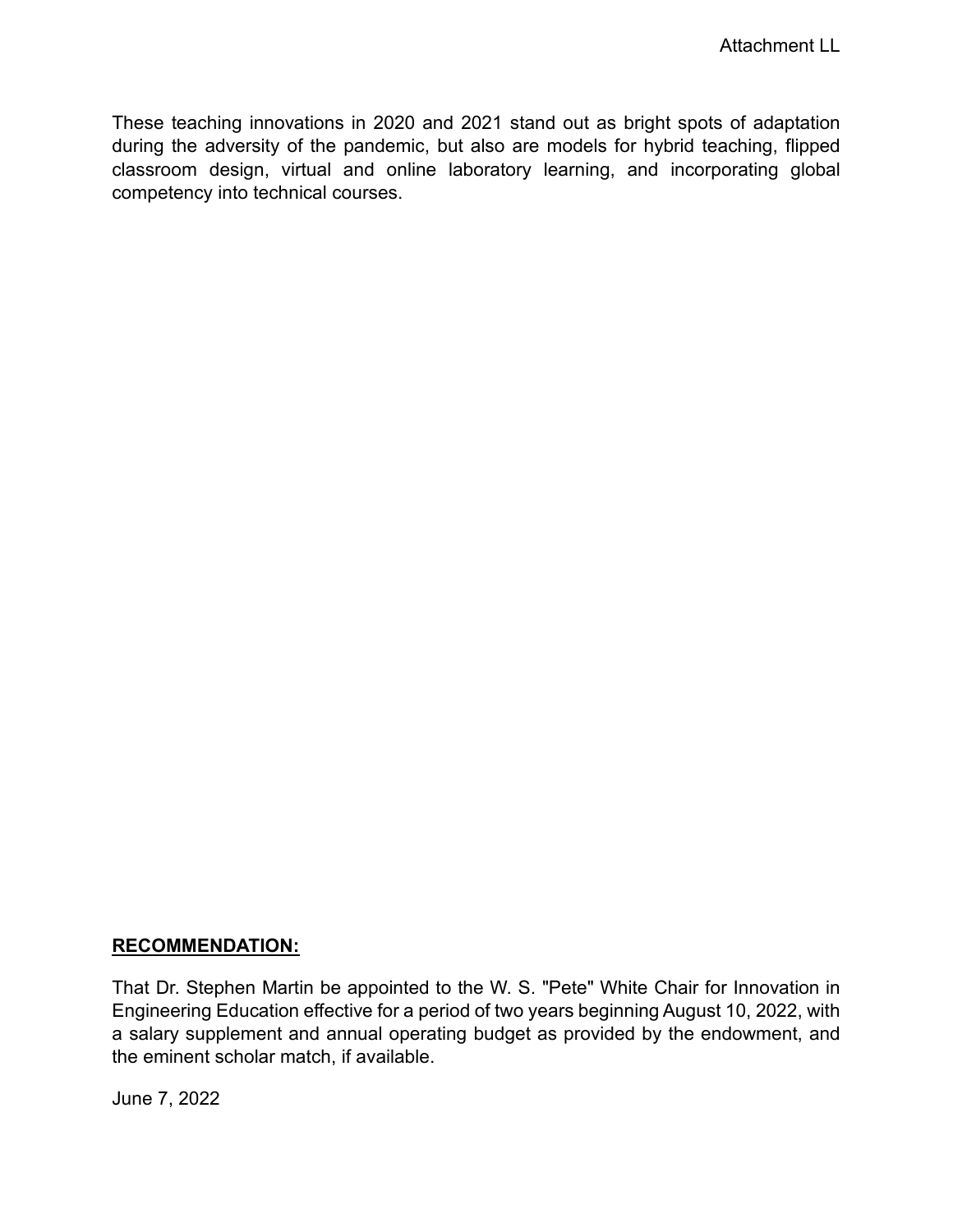#### **ENDOWED PROFESSORSHIP I. D. Wilson Chair in the College of Science**

The I. D. Wilson Chair in the College of Science was established in 2014 by Luther and Alice Hamlett to honor I. D. Wilson, a long-time faculty member and administrator in the Department of Biology. Dr. Hamlett is a strong supporter of one of the Academy of Integrated Science, the School of Neuroscience and the Department of Biological Sciences within the College of Science.

Ron Fricker, Ph.D., Interim Dean of the College of Science, has nominated Michael A. Fox, Ph.D., to this endowed position and this nomination has been endorsed by the Honorifics Committee of the College of Science. Dr. Fox is currently the director of the School of Neuroscience and professor at Virginia Tech.

Michael Fox attended the United States Military Academy at West Point and then received a bachelor's degree in Chemistry from the College of William and Mary in 1999. He received his Ph.D. in Anatomy and Neurobiology from the Virginia Commonwealth University (VCU) Medical Center and then undertook postdoctoral training at Harvard University. In 2007, the Department of Anatomy and Neurobiology at VCU Medical Center recruited Dr. Fox back as a tenure-track assistant professor. After five years at VCU, Dr. Fox was recruited to the newly formed Virginia Tech Carilion Research Institute (now called the Fralin Biomedical Research Institute, or FBRI) and into the Department of Biological Sciences at Virginia Tech. In 2016, Dr. Fox created the FBRI Developmental and Translational Neurobiology Center (now the Center for Neurobiology Research, or CNR), as well as the FBRI Translational Neurobiology Summer Undergraduate Research Fellowship (neuroSURF) program.

Dr. Fox has received numerous awards and honors including both the Jordi Folch Pi Award and the Marian Kies awards from the American Society for Neurochemistry, the University Leadership Award from Virginia Commonwealth University, and was recently inducted into the Virginia Tech Academy of Faculty Leadership. He has served his scientific discipline in a number of ways, including as a counselor for the American Society for Neurochemistry, on several leadership committees for the Society for Neuroscience, and as a reviewer (and chair) for the National Institutes of Health study sections.

Since arriving at Virginia Tech, Dr. Fox has contributed to over \$15M in extramural research grant funding, with more than \$6M coming to his own laboratory. In addition to running his internationally recognized laboratory, Dr. Fox is a passionate mentor. Not only does he direct programs for undergraduates interested in research, several of his VT graduate students have thrived - including career transition awards from the National Institutes of Health (NIH), being listed as a *Forbes Top 30 Scientist Under 30*, being awarded the VT Graduate Student of the Year, being named an NIH Outstanding Scholar in Neuroscience, and being the recipient of a Research!America microgrant.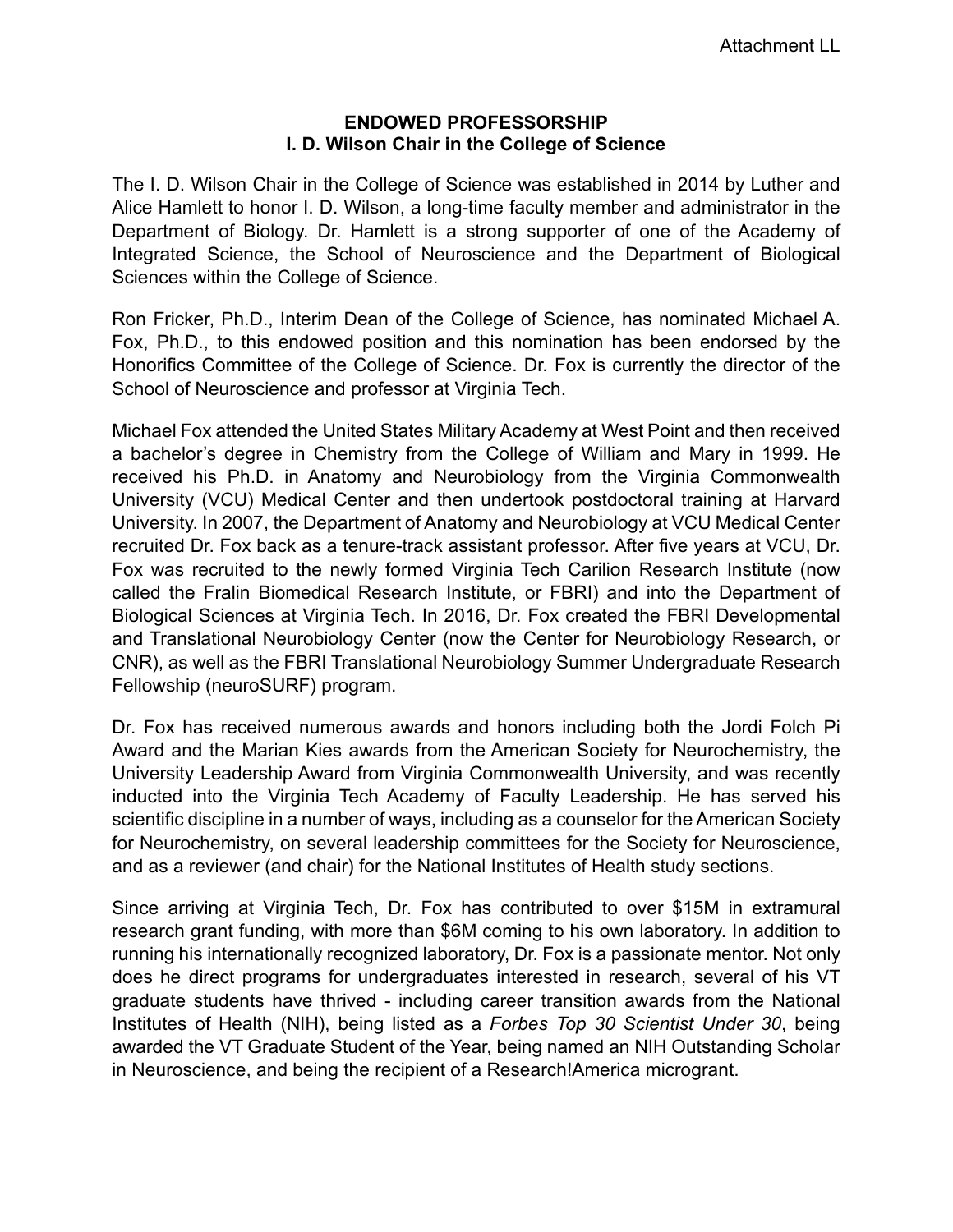Dr. Fox is a nationally recognized neuroscientist and an expert on the formation of neuronal circuits within the brain. Much of his research has focused on how neuronal connections are formed in the developing visual system, and specifically between the retina and the brain. More recently, he has applied his expertise and knowledge to understand how common pathogens impact the long-term maintenance of these circuits following infection.

### **RECOMMENDATION:**

That Michael A. Fox, Ph.D. be appointed the I. D. Wilson Chair in the College of Science, effective June 10, 2022, with a salary supplement as provided by the endowment and the eminent scholar match, if available.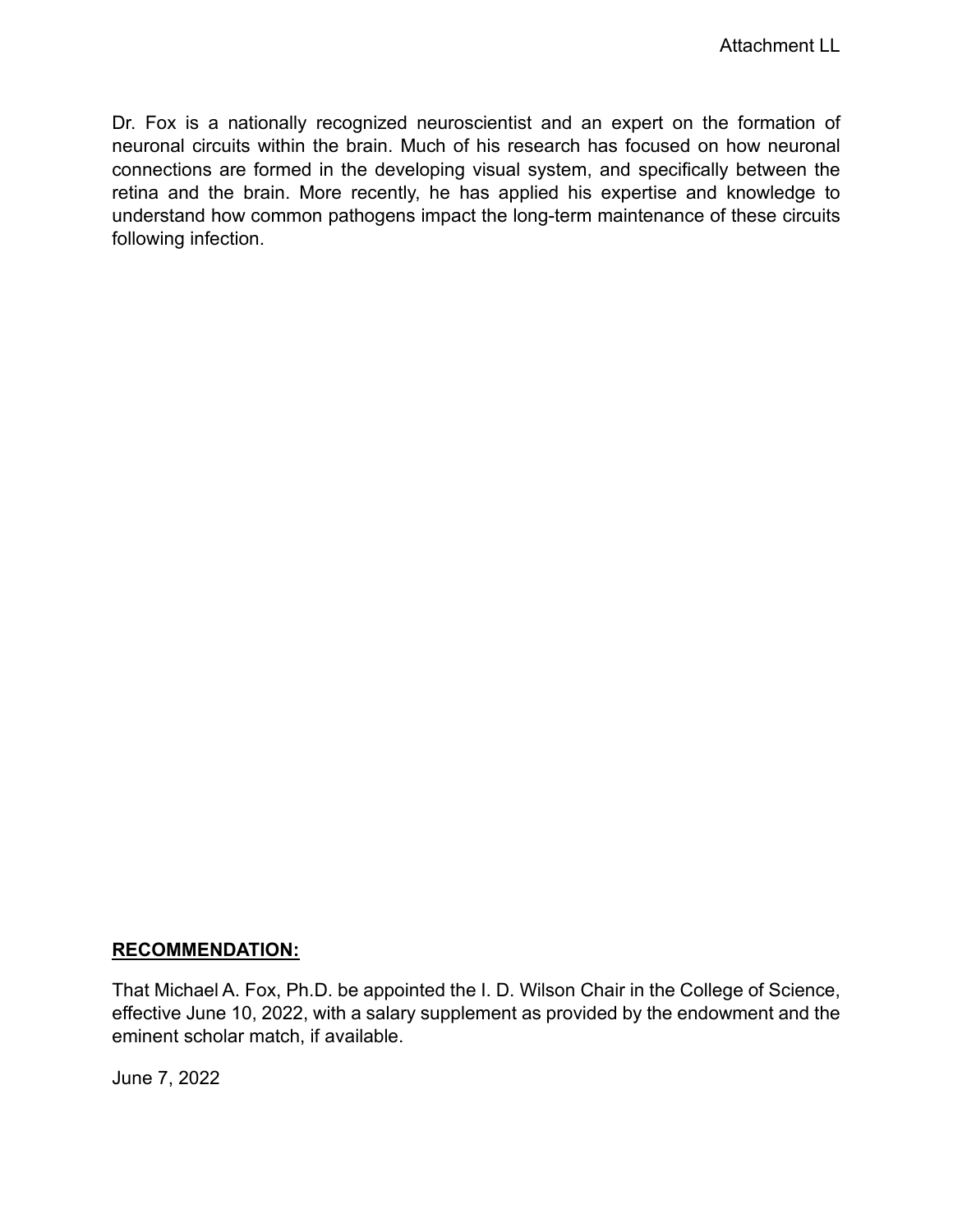#### **ENDOWED CHAIR Lay Nam Chang Dean's Chair in the College of Science**

The members of the College of Science Roundtable established the Lay Nam Chang Dean's Chair in the College of Science in honor of Dean Lay Nam Chang who served as dean of the college for 13 years. Dr. Chang was the founding dean of the college since its establishment in 2003 when the former College of Arts and Sciences was recast to become the College of Liberal Arts and Human Sciences and the College of Science. Under Dr. Chang's leadership and administration Virginia Tech's College of Science is well positioned for continued success. Dr. Chang's leadership helped the college develop an interdisciplinary vision and create key strategic collaborations, including the development of the Academy of Integrated Science. The members of the College of Science Roundtable established this fund to honor Dr. Chang's service and provide the college with means to recruit and retain an exceptional individual in the position of dean who will maintain and enhance the outstanding quality of the college.

Dr. Kevin Pitts will serve as dean of the College of Science effective June 13, 2022. A distinguished researcher, scholar, and academic leader, Dr. Pitts currently serves as chief research officer at Fermi National Accelerator Laboratory and professor of Physics at the University of Illinois at Urbana-Champaign (UC). While at Fermilab, Pitts was charged with oversight of the laboratory's science program and worked extensively on a number of projects, including the Deep Underground Neutrino Experiment and the 1995 discovery of the quark. As a faculty member at University of Illinois-UC, Dr. Pitts served as co-author on well over 600 peer-reviewed articles published in top-tier physics journals with citations in excess of 56,000. As an administrator at University of Illinois-UC, Dr. Pitts served as Vice Provost for Undergraduate Education as well as Associate Dean for Undergraduate Programs in the College of Engineering and in the Department of Physics.

Dr. Pitts has more than 25 years of experience in academic and research settings. During this time he has earned numerous research honors and academic awards and has established an extraordinary record of service to the research community. He holds a bachelor's degree in physics and mathematics from Anderson University and both a master's degree and a doctoral degree in physics from University of Oregon, Eugene.

### **RECOMMENDATION:**

That Kevin Pitts, Ph.D. be appointed the Lay Nam Chang Dean's Chair in the College of Science effective June 13, 2022 with a salary supplement as provided by the endowment and the eminent scholar match, if available.